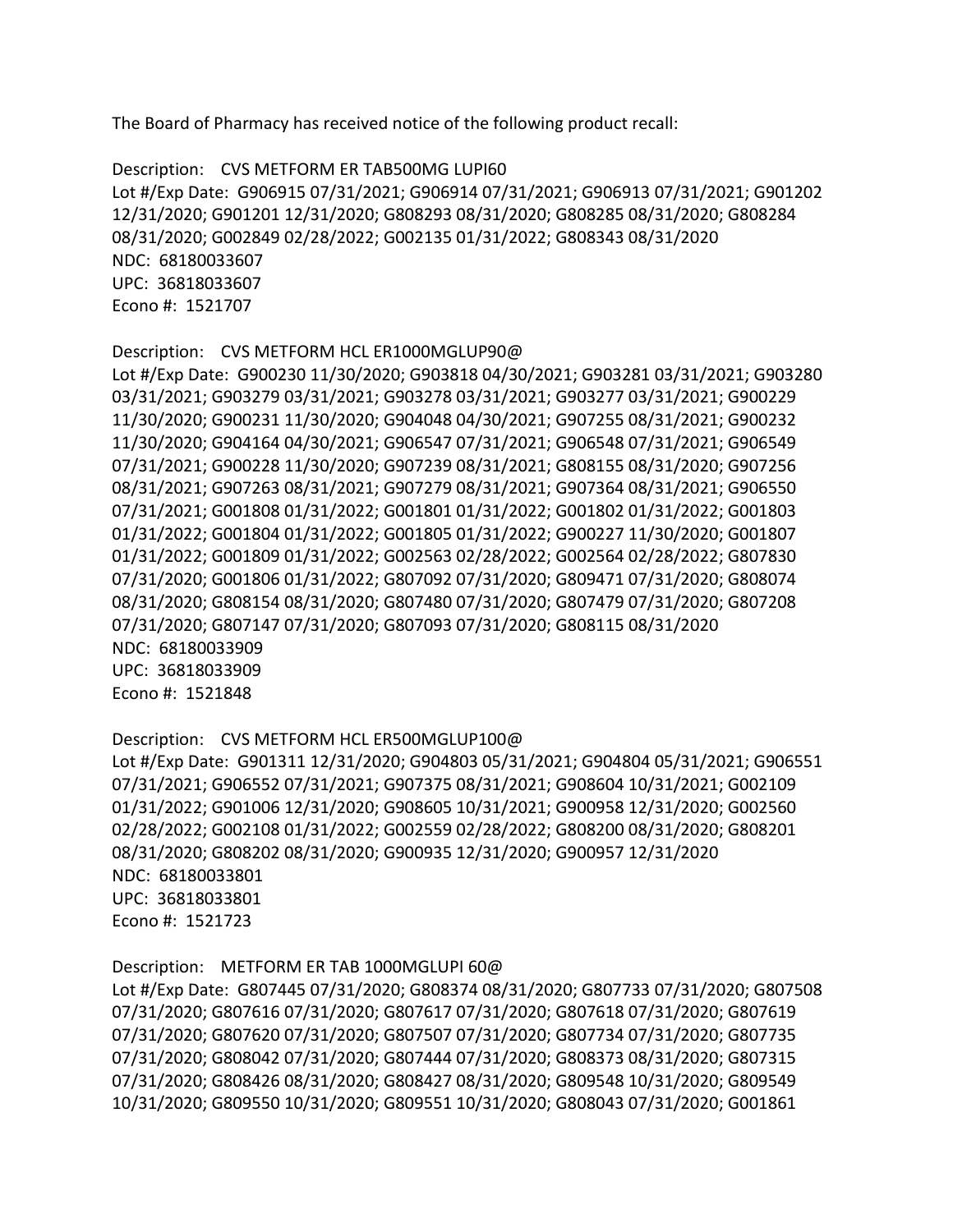NDC: 68180033707 01/31/2022; G809554 10/31/2020; G001763 01/31/2022; G001764 01/31/2022; G001765 01/31/2022; G001766 01/31/2022; G001767 01/31/2022; G001795 01/31/2022; G001836 01/31/2022; G807325 07/31/2020; G001860 01/31/2022; G807350 07/31/2020; G001905 01/31/2022; G001933 01/31/2022; G001934 01/31/2022; G807312 07/31/2020; G807313 07/31/2020; G807314 07/31/2020; G807316 07/31/2020; G807348 07/31/2020; G807349 07/31/2020; G001837 01/31/2022; G903159 03/31/2021; G900141 10/31/2020; G900152 10/31/2020; G901002 12/31/2020; G901003 12/31/2020; G901004 12/31/2020; G901005 12/31/2020; G901053 12/31/2020; G903155 03/31/2021; G903156 03/31/2021; G900140 10/31/2020; G903158 03/31/2021; G903181 03/31/2021; G903178 03/31/2021; G903179 03/31/2021; G903180 03/31/2021; G903182 03/31/2021; G903236 03/31/2021; G903237 03/31/2021; G903238 03/31/2021; G903239 03/31/2021; G809553 10/31/2020; G809552 10/31/2020; G903157 03/31/2021; G810183 10/31/2020; G903183 03/31/2021; G809556 10/31/2020; G809557 10/31/2020; G809558 10/31/2020; G809559 10/31/2020; G809596 10/31/2020; G809555 10/31/2020; G900106 10/31/2020; G810182 10/31/2020; G810184 10/31/2020; G900058 10/31/2020; G900062 10/31/2020; G900061 10/31/2020; G809598 10/31/2020; G900059 10/31/2020; G810185 10/31/2020; G900057 10/31/2020; G810189 10/31/2020; G810188 10/31/2020; G810187 10/31/2020; G810186 10/31/2020; G900060 10/31/2020

 Econo #: 1379908 UPC: 36818033707

 Description: METFORM ER TAB 500MG LUPI 60@ Lot #/Exp Date: G906915 07/31/2021; G808293 08/31/2020; G906914 07/31/2021; G906913 NDC: 68180033607 Econo #: 1379098 07/31/2021; G901202 12/31/2020; G808343 08/31/2020; G808284 08/31/2020; G002849 02/28/2022; G002135 01/31/2022; G901201 12/31/2020; G808285 08/31/2020 UPC: 68180033607

```
 
Description: METFORMIN HCI ER 1000MG LUP90 

Lot #/Exp Date: G900232 11/30/2020; G903818 04/30/2021; G903281 03/31/2021; G903280 

NDC: 68180033909 03/31/2021; G903279 03/31/2021; G904048 04/30/2021; G903277 03/31/2021; G906549 
07/31/2021; G900231 11/30/2020; G900230 11/30/2020; G900229 11/30/2020; G903278 
03/31/2021; G904164 04/30/2021; G906548 07/31/2021; G906550 07/31/2021; G907239 
08/31/2021; G907364 08/31/2021; G907255 08/31/2021; G001803 01/31/2022; G907256 
08/31/2021; G907263 08/31/2021; G907279 08/31/2021; G900228 11/30/2020; G906547 
07/31/2021; G001801 01/31/2022; G001805 01/31/2022; G900227 11/30/2020; G001802 
01/31/2022; G001804 01/31/2022; G001806 01/31/2022; G001807 01/31/2022; G001808 
01/31/2022; G001809 01/31/2022; G002563 02/28/2022; G002564 02/28/2022; G808155 
08/31/2020; G807092 07/31/2020; G809471 07/31/2020; G808154 08/31/2020; G808115 
08/31/2020; G808074 08/31/2020; G807093 07/31/2020; G807480 07/31/2020; G807479 
07/31/2020; G807208 07/31/2020; G807147 07/31/2020; G807830 07/31/2020
```